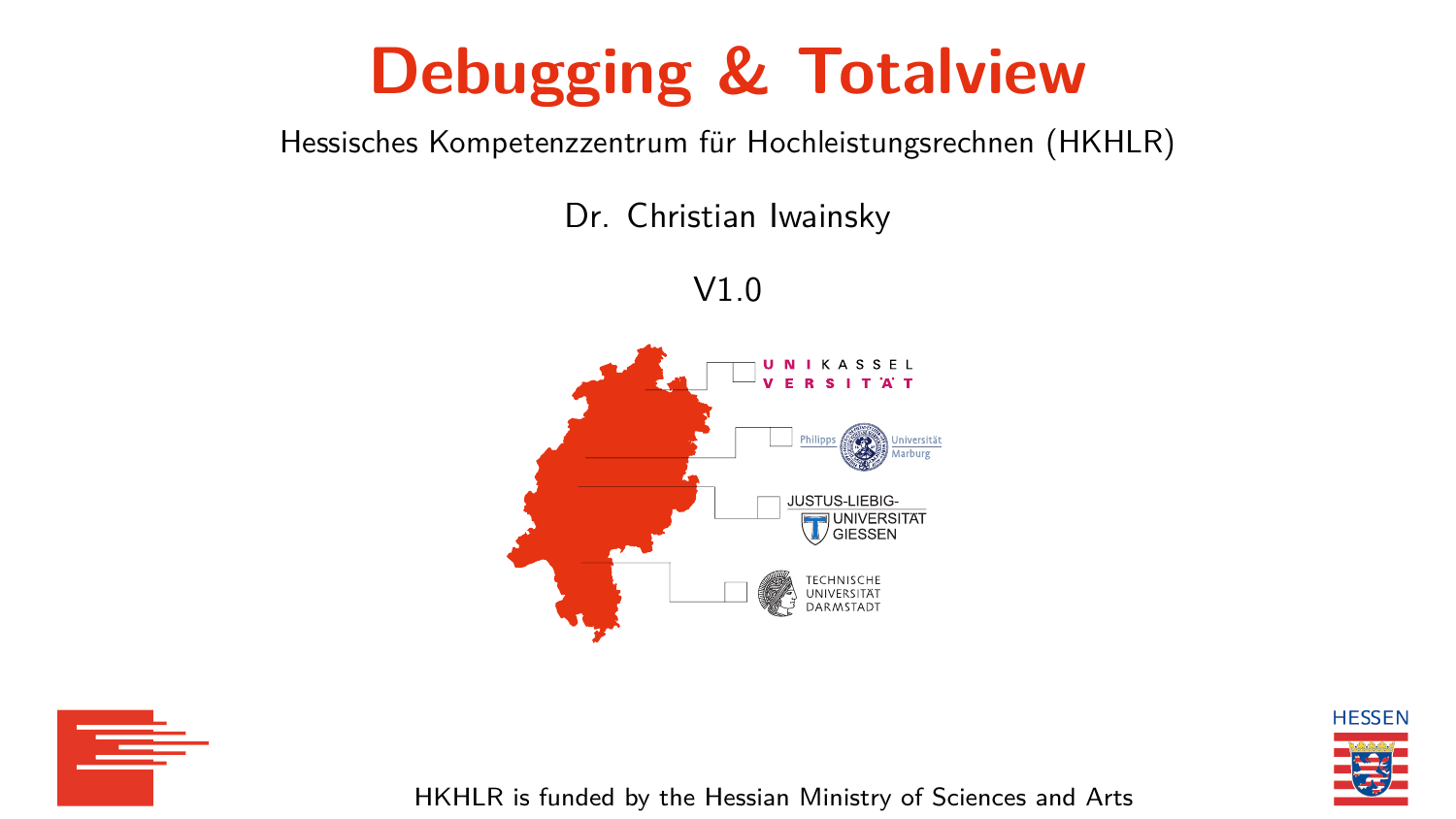## **Introduction to debugging and Totalview Part IV**

**Topics** 

- Attaching, releasing processes,
- Action-Points: Break-points, watch-points and Evaluation-points, and
- Reverse debugging.





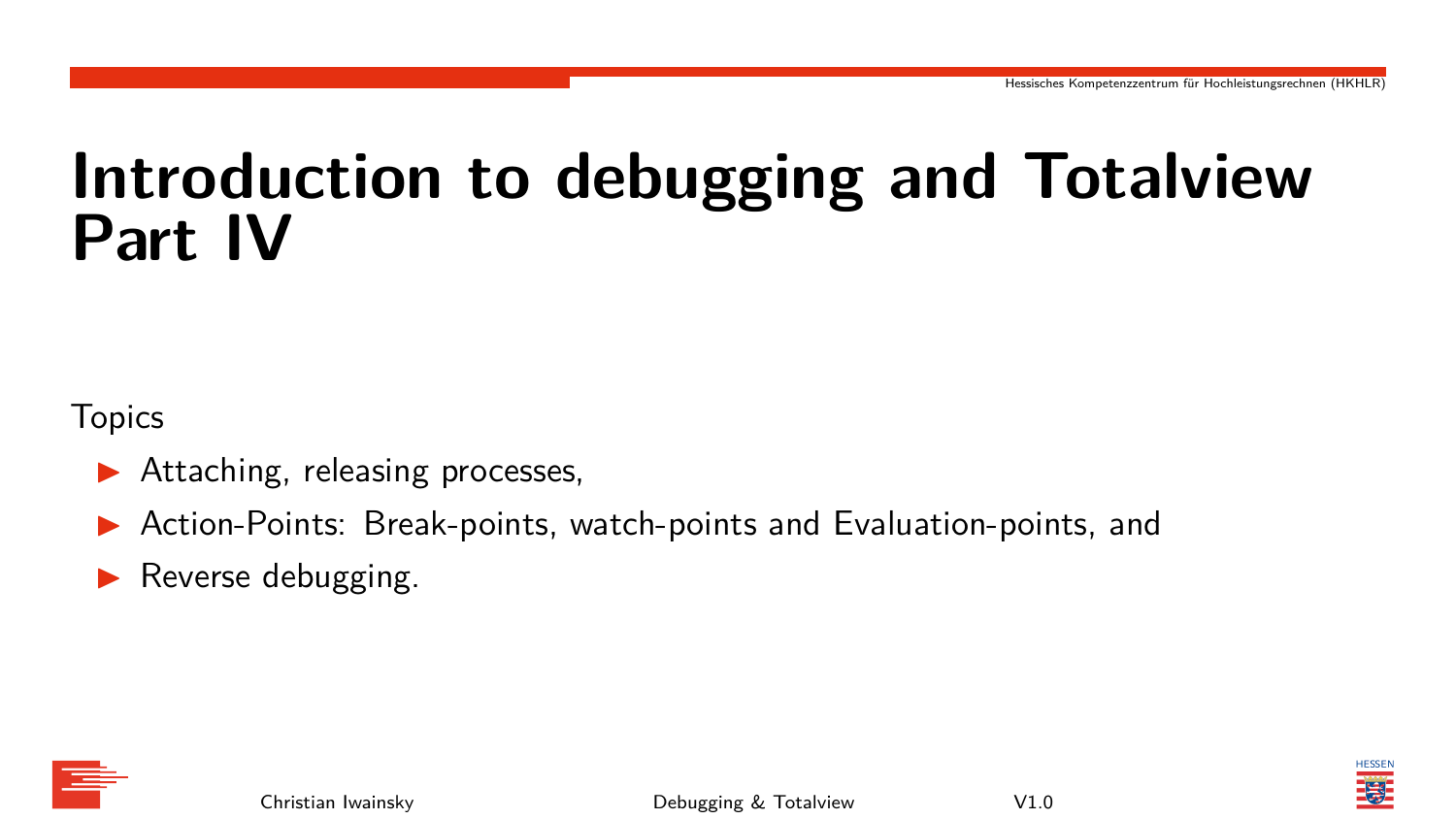Hessisches Kompetenzzentrum für Hochleistungsrechnen (HKHLR)

We will discuss more features of Totalview using the program found in the **demo03** folder: Demo 3 implements a loop nest with an out of bound array write.

- ▶ Makefile
- $\blacktriangleright$  demo $03.c$

Original sourcefile for Part IV

▶ readme.md

The makefile has 2 targets: demo03.exe and clean.

The program has no input.

Please consult readme md for more details.

## **shell** >\$./demo03.exe



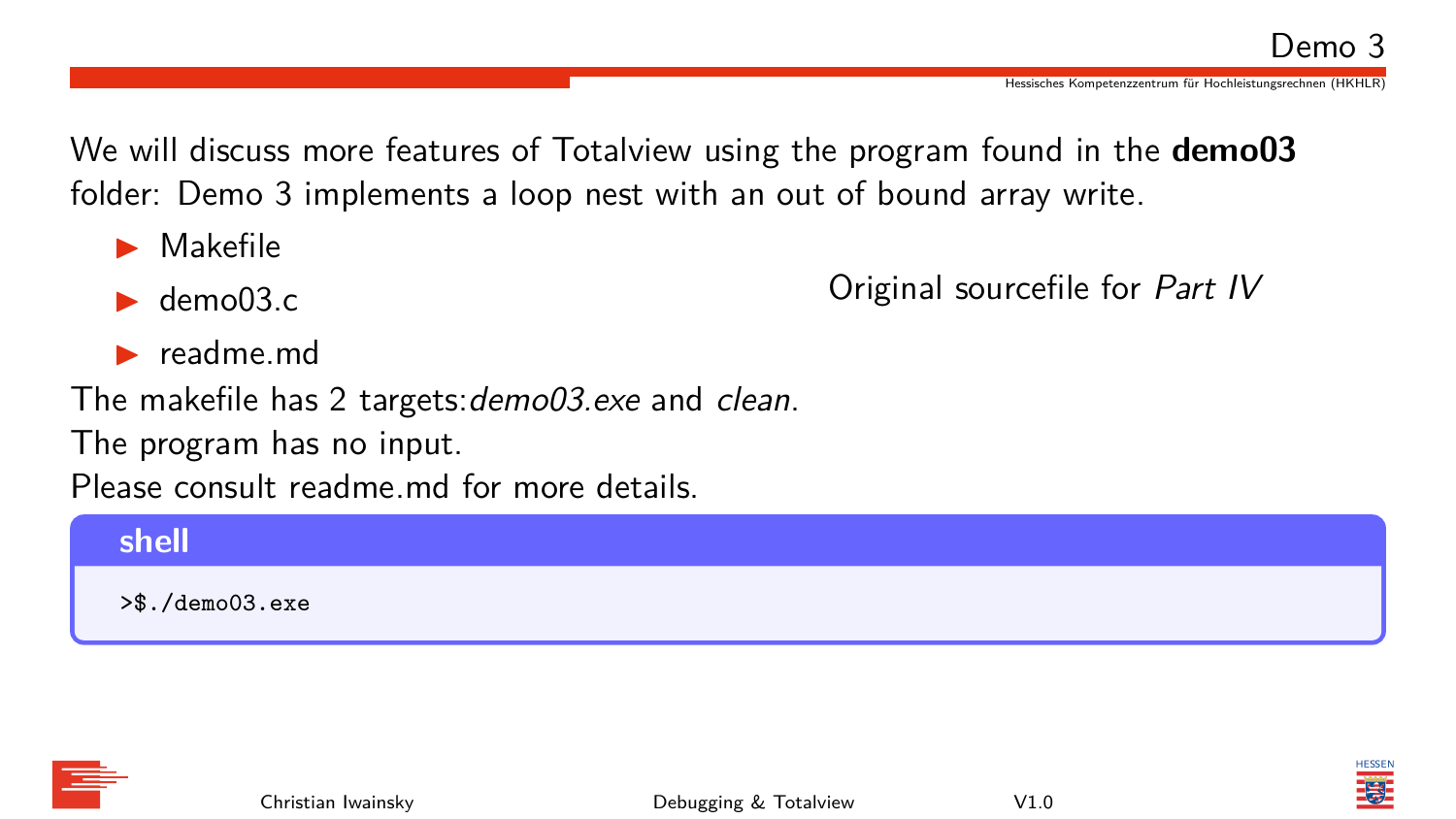ReplayEngine: Reverse operations to control-flow manipulation

Hessisches Kompetenzzentrum für Hochleistungsrechnen (HKHLR)



- $\triangleright$  GO  $\rightarrow$  GO-Back
- $N$   $\rightarrow$  PREVIOUS
- $\triangleright$  STEP  $\rightarrow$  UN-STEP
- $STFP-OUT \rightarrow CAIIER$
- $RUN-TO \rightarrow BACK-TO$
- ▶ Bookmarks to return execution back to







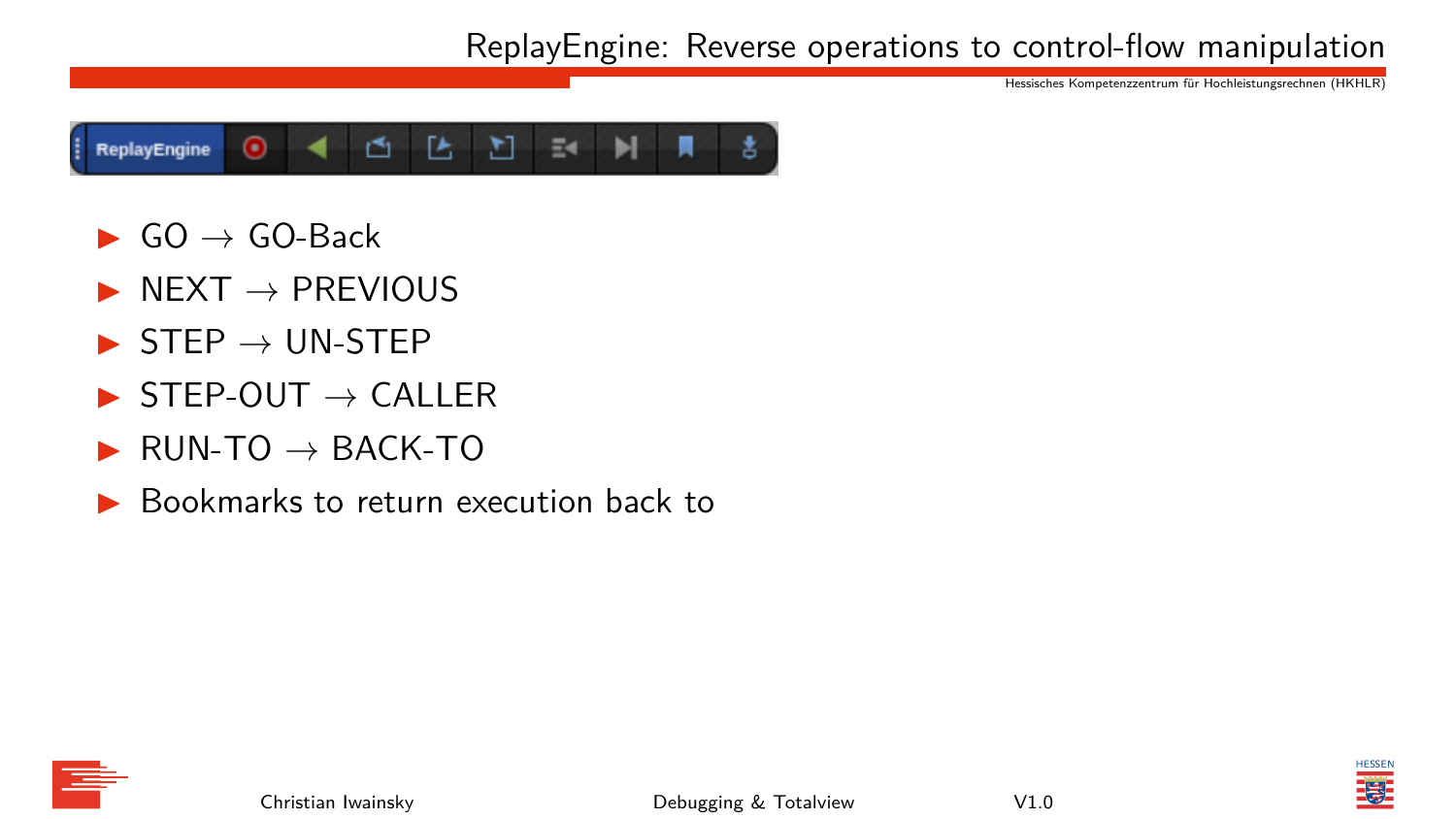Replayengine: Reverse operations to control-flow manipulation

Hessisches Kompetenzzentrum für Hochleistungsrechnen (HKHLR)

## Simple debugging resupe with Totalview

- 1 Start Totalview.
- 2 Load faulty program,
- 3 Start Replayengine,
- 4 Mark faulty location with breakpoint / Rely on crah
- 5 Step-beack while anlyzing reason for crash.

Limitations:

- 1 Memory overhead
- 2 Recomputation overhead